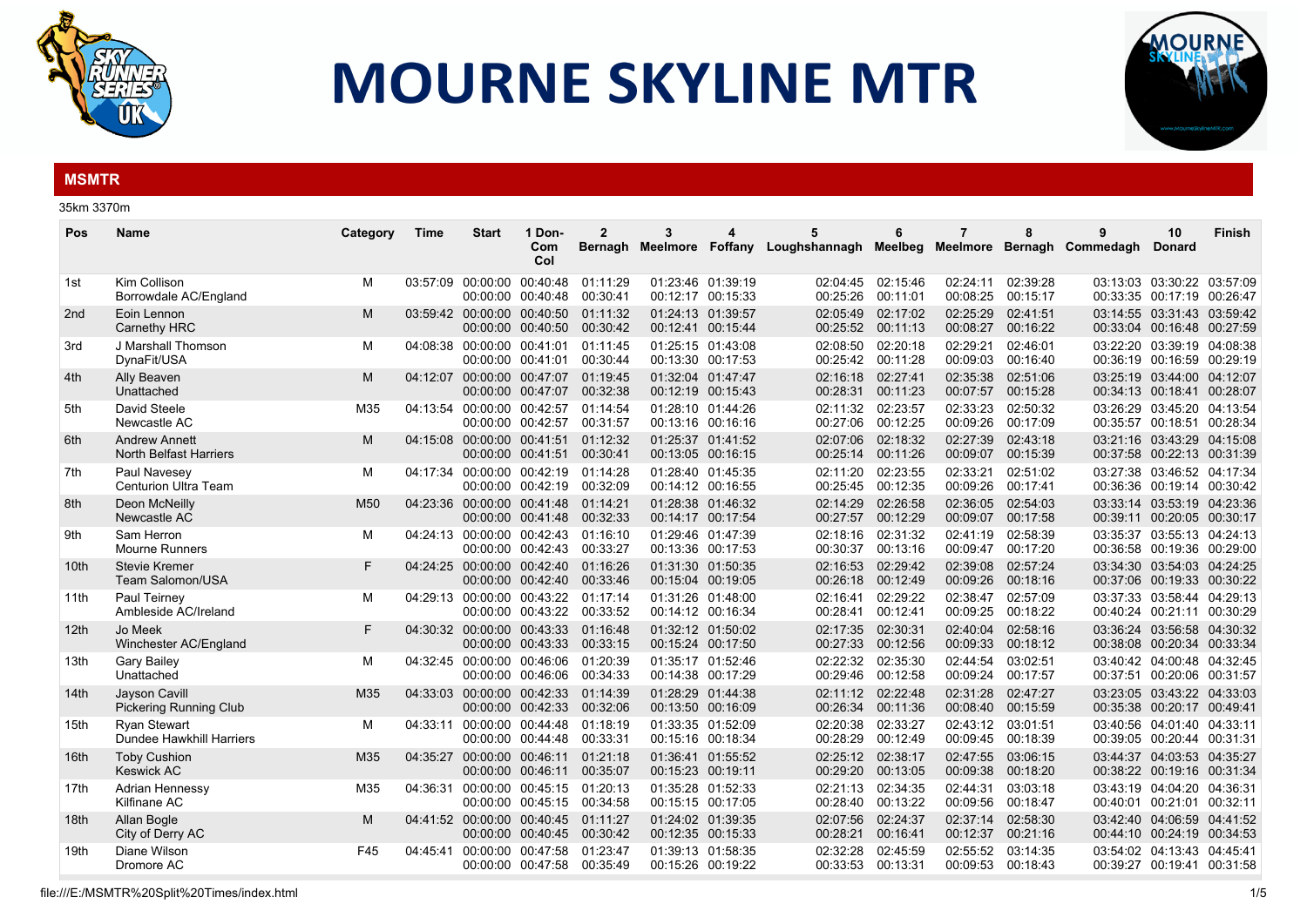| 20th             | Phil Hodge<br>Murlough AC                               | M35             |                            | 04:46:50 00:00:00 00:50:40<br>00:00:00 00:50:40                   | 01:27:56<br>00:37:16 | 01:43:39 02:02:45<br>00:15:43 00:19:06 |                   | 02:37:01<br>00:34:16                   | 02:50:09<br>00:13:08          | 02:59:57<br>00:09:48                   | 03:17:50<br>00:17:53 | 03:57:48 04:16:40 04:46:50<br>00:39:58 00:18:52 00:30:10 |  |
|------------------|---------------------------------------------------------|-----------------|----------------------------|-------------------------------------------------------------------|----------------------|----------------------------------------|-------------------|----------------------------------------|-------------------------------|----------------------------------------|----------------------|----------------------------------------------------------|--|
| 21st             | Dale Mathers<br><b>Newry City Runners</b>               | M50             |                            | 04:48:16 00:00:00 00:45:45<br>00:00:00 00:45:45                   | 01:22:29<br>00:36:44 | 01:38:08 01:56:31<br>00:15:39 00:18:23 |                   | 02:28:52<br>00:32:21                   | 02:43:13<br>00:14:21          | 02:53:41<br>00:10:28                   | 03:12:28<br>00:18:47 | 03:53:51 04:15:43 04:48:16<br>00:41:23 00:21:52 00:32:33 |  |
| 22 <sub>nd</sub> | <b>Billy Reed</b><br><b>East Antrim Harriers</b>        | M45             |                            | 04:49:33 00:00:00 00:48:03 01:24:01<br>00:00:00 00:48:03          | 00:35:58             | 00:15:34 00:19:35                      | 01:39:35 01:59:10 | 02:30:27<br>00:31:17                   | 02:43:38<br>00:13:11          | 02:53:20<br>00:09:42 00:18:55          | 03:12:15             | 03:53:38 04:15:46 04:49:33<br>00:41:23 00:22:08 00:33:47 |  |
| 23rd             | Jonathan Gibson<br>Unattached                           | м               | 04:55:36 00:00:00 00:48:20 | 00:00:00 00:48:20                                                 | 01:24:25<br>00:36:05 | 01:39:43 01:59:16<br>00:15:18 00:19:33 |                   | 02:31:03<br>00:31:47                   | 02:44:11<br>00:13:08          | 02:54:37<br>00:10:26                   | 03:13:57<br>00:19:20 | 03:56:56 04:18:30 04:55:36<br>00:42:59 00:21:34 00:37:06 |  |
| 24th             | Nicki McPeak<br>Unattached                              | M35             | 04:59:24 00:00:00 00:48:41 | 00:00:00 00:48:41                                                 | 01:26:21<br>00:37:40 | 01:43:11 02:02:41<br>00:16:50 00:19:30 |                   | 02:35:31<br>00:32:50                   | 02:49:43<br>00:14:12          | 03:00:11<br>00:10:28 00:20:49          | 03:21:00             | 04:03:43 04:24:40 04:59:24<br>00:42:43 00:20:57 00:34:44 |  |
| 25th             | David Gamble<br>Unattached                              | м               |                            | 05:02:06 00:00:00 00:48:44 01:24:28<br>00:00:00 00:48:44          | 00:35:44             | 00:15:10 00:19:34                      | 01:39:38 01:59:12 | 02:31:58<br>00:32:46                   | 02:46:01<br>00:14:03          | 02:56:36<br>00:10:35                   | 03:17:27<br>00:20:51 | 04:04:06 04:28:07 05:02:06<br>00:46:39 00:24:01 00:33:59 |  |
| 26th             | <b>Sharon Trimble</b><br><b>North Belfast Harriers</b>  | F35             | 05:02:16 00:00:00 00:48:58 | 00:00:00 00:48:58 00:38:19                                        | 01:27:17             | 01:45:05 02:04:47<br>00:17:48 00:19:42 |                   | 02:37:15<br>00:32:28                   | 02:51:48<br>00:14:33          | 03:02:44<br>00:10:56 00:20:47          | 03:23:31             | 04:06:28 04:28:30 05:02:16<br>00:42:57 00:22:02 00:33:46 |  |
| 27th             | Shane Donnelly<br>Acorns AC                             | М               |                            | 05:02:30 00:00:00 00:44:33 01:18:05<br>00:00:00 00:44:33          | 00:33:32             | 01:31:48 01:48:12<br>00:13:43 00:16:24 |                   | 02:21:04<br>00:32:52                   | 02:35:48<br>00:14:44          | 02:47:13 03:09:05<br>00:11:25          | 00:21:52             | 03:59:07 04:26:39 05:02:30<br>00:50:02 00:27:32 00:35:51 |  |
| 28th             | Shileen O'Kane<br>Lagan Valley AC                       | F45             |                            | 05:03:15 00:00:00 00:48:36 01:27:37<br>00:00:00 00:48:36          | 00:39:01             | 01:44:57 02:06:04<br>00:17:20 00:21:07 |                   | 02:39:37<br>00:33:33                   | 02:53:20<br>00:13:43          | 03:03:46<br>00:10:26                   | 03:24:15<br>00:20:29 | 04:06:55 04:28:04 05:03:15<br>00:42:40 00:21:09 00:35:11 |  |
| 29th             | Shane Young<br>Gael Force                               | М               | 05:08:00 00:00:00 00:47:40 | 00:00:00 00:47:40                                                 | 01:21:49<br>00:34:09 | 01:36:36 01:52:48<br>00:14:47 00:16:12 |                   | 02:28:40<br>00:35:52                   | 02:43:04<br>00:14:24          | 02:53:43<br>00:10:39 00:18:52          | 03:12:35             | 03:58:20 04:24:06 05:08:00<br>00:45:45 00:25:46 00:43:54 |  |
| 30th             | Gary Warnock<br>Unattached                              | м               |                            | 05:15:01 00:00:00 00:50:06 01:27:24<br>00:00:00 00:50:06          | 00:37:18             | 00:16:35 00:20:25                      | 01:43:59 02:04:24 | 02:39:08<br>00:34:44                   | 02:53:53<br>00:14:45          | 03:05:50<br>00:11:57                   | 03:28:14<br>00:22:24 | 04:15:28 04:38:37 05:15:01<br>00:47:14 00:23:09 00:36:24 |  |
| 31st             | Bjorn Verduijn<br>Unattached                            | M35             | 05:16:53 00:00:00 00:54:36 | 00:00:00 00:54:36                                                 | 01:34:22<br>00:39:46 | 01:51:02 02:11:43<br>00:16:40 00:20:41 |                   | 02:46:11<br>00:34:28                   | 03:00:58<br>00:14:47          | 03:11:57<br>00:10:59                   | 03:32:15<br>00:20:18 | 04:16:35 04:40:06 05:16:53<br>00:44:20 00:23:31 00:36:47 |  |
| 32 <sub>nd</sub> | <b>Matthew Hewitt</b><br>East Coast AC                  | M               |                            | 05:17:16 00:00:00 00:48:30 01:24:04<br>00:00:00 00:48:30          | 00:35:34             | 01:39:41 01:58:36<br>00:15:37 00:18:55 |                   | 02:30:24<br>00:31:48                   | 02:45:46<br>00:15:22          | 02:59:51<br>00:14:05                   | 03:21:37<br>00:21:46 | 04:09:57 04:36:37 05:17:16<br>00:48:20 00:26:40 00:40:39 |  |
| 33rd             | Craig Lloyd<br>Unattached                               | м               |                            | 05:19:15 00:00:00 00:52:24 01:30:43<br>00:00:00 00:52:24          | 00:38:19             | 01:47:59 02:09:38<br>00:17:16 00:21:39 |                   | 02:43:30<br>00:33:52                   | 02:58:30<br>00:15:00          | 03:09:45<br>00:11:15                   | 03:31:49<br>00:22:04 | 04:18:59 04:42:12 05:19:15<br>00:47:10 00:23:13 00:37:03 |  |
| 34th             | <b>Alistair Haddow</b><br>Unattached                    | M <sub>50</sub> | 05:22:02 00:00:00 00:50:48 | 00:00:00 00:50:48                                                 | 01:29:45<br>00:38:57 | 00:17:03 00:21:12                      | 01:46:48 02:08:00 | 02:43:59<br>00:35:59                   | 02:59:04<br>00:15:05          | 03:10:49<br>00:11:45                   | 03:32:51<br>00:22:02 | 04:20:17 04:45:05 05:22:02<br>00:47:26 00:24:48 00:36:57 |  |
| 35th             | Alan Ayling<br><b>IMRA</b>                              | M35             | 05:22:14 00:00:00 00:53:31 | 00:00:00 00:53:31                                                 | 01:32:36<br>00:39:05 | 01:48:54 02:09:25<br>00:16:18 00:20:31 |                   | 02:45:20<br>00:35:55                   | 03:00:32<br>00:15:12          | 03:11:31<br>00:10:59                   | 03:31:34<br>00:20:03 | 04:17:30 04:41:59 05:22:14<br>00:45:56 00:24:29 00:40:15 |  |
| 36th             | Pete Grant<br><b>Team Purple</b>                        | M45             |                            | 05:23:02 00:00:00 00:52:40<br>00:00:00 00:52:40                   | 01:32:30<br>00:39:50 | 01:49:06 02:09:36<br>00:16:36 00:20:30 |                   | 02:48:37<br>00:39:01                   | 03:05:25<br>00:16:48          | 03:18:06<br>00:12:41                   | 03:39:04<br>00:20:58 | 04:25:16 04:49:49 05:23:02<br>00:46:12 00:24:33 00:33:13 |  |
| 37th             | Dominic McInerney<br>Unattached                         | M45             |                            | 05:23:19 00:00:00 00:50:52<br>00:00:00 00:50:52                   | 01:28:56<br>00:38:04 | 01:44:49 02:04:34<br>00:15:53 00:19:45 |                   | 02:40:36<br>00:36:02                   | 02:55:48<br>00:15:12          | 03:07:16<br>00:11:28                   | 03:31:27<br>00:24:11 | 04:20:44 04:45:56 05:23:19<br>00:49:17 00:25:12 00:37:23 |  |
| 38th             | Shane O'Mahony<br>Unattached                            | M40             |                            | 05:24:42 00:00:00 00:55:32 01:34:57<br>00:00:00 00:55:32 00:39:25 |                      | 01:54:15 02:15:55<br>00:19:18 00:21:40 |                   | 02:53:46<br>00:37:51                   | 03:08:49<br>00:15:03          | 03:20:42<br>00:11:53 00:21:29          | 03:42:11             | 04:25:20 04:48:17 05:24:42<br>00:43:09 00:22:57 00:36:25 |  |
| 39th             | Stephen Wallace<br>Unattached                           | M50             |                            | 05:26:35 00:00:00 00:50:37 01:28:09<br>00:00:00 00:50:37          | 00:37:32             | 01:44:09 02:03:43<br>00:16:00 00:19:34 |                   | 02:38:16<br>00:34:33                   | 02:53:38<br>00:15:22          | 03:06:30<br>00:12:52                   | 03:32:43<br>00:26:13 | 04:26:18 04:51:41 05:26:35<br>00:53:35 00:25:23 00:34:54 |  |
| 40th             | James Breyfogle<br><b>IMRA/Albuquerque Road Runners</b> | М               | 05:27:09 00:00:00 00:53:33 | 00:00:00 00:53:33 00:40:41                                        | 01:34:14             | 01:53:16 02:16:22<br>00:19:02 00:23:06 |                   | 02:50:05<br>00:33:43                   | 03:05:34<br>00:15:29          | 03:17:16<br>00:11:42 00:22:45          | 03:40:01             | 04:26:56 04:49:00 05:27:09<br>00:46:55 00:22:04 00:38:09 |  |
| 41st             | <b>Adrian Tucker</b><br>Unattached                      | M55             |                            | 05:27:37 00:00:00 00:51:28<br>00:00:00 00:51:28 00:38:25          | 01:29:53             | 01:47:07 02:08:51<br>00:17:14 00:21:44 |                   | 02:44:57 03:00:34<br>00:36:06 00:15:37 |                               | 03:12:29 03:34:42<br>00:11:55 00:22:13 |                      | 04:23:57 04:49:14 05:27:37<br>00:49:15 00:25:17 00:38:23 |  |
| 42nd             | Mark McGinn<br><b>Magherafelt Harriers</b>              | M               |                            | 05:31:00 00:00:00 00:49:03 01:27:33<br>00:00:00 00:49:03 00:38:30 |                      | 01:44:28 02:05:49<br>00:16:55 00:21:21 |                   | 00:34:51                               | 02:40:40 02:56:25<br>00:15:45 | 03:08:14 03:34:12<br>00:11:49 00:25:58 |                      | 04:25:50 04:50:27 05:31:00<br>00:51:38 00:24:37 00:40:33 |  |
| 43rd             | Ron Peacock<br>Unattached                               | M35             |                            | 05:31:01 00:00:00 00:53:45 01:33:53<br>00:00:00 00:53:45 00:40:08 |                      | 01:53:19 02:16:15<br>00:19:26 00:22:56 |                   | 02:50:48<br>00:34:33                   | 03:06:16<br>00:15:28          | 03:17:46 03:40:58<br>00:11:30 00:23:12 |                      | 04:27:38 04:51:48 05:31:01<br>00:46:40 00:24:10 00:39:13 |  |
| 44th             | Martin Mullan<br><b>BARF</b>                            | M40             |                            | 05:31:51 00:00:00 00:56:11 01:35:53<br>00:00:00 00:56:11 00:39:42 |                      | 01:53:46 02:14:08<br>00:17:53 00:20:22 |                   | 02:52:56<br>00:38:48                   | 03:08:27<br>00:15:31          | 03:19:36 03:41:42<br>00:11:09          | 00:22:06             | 04:31:39 04:57:37 05:31:51<br>00:49:57 00:25:58 00:34:14 |  |
| 45th             | Richard Nunan<br><b>IMRA</b>                            | M40             |                            | 05:32:22 00:00:00 00:51:38 01:32:14<br>00:00:00 00:51:38 00:40:36 |                      | 01:51:08 02:13:57<br>00:18:54 00:22:49 |                   | 02:49:55<br>00:35:58 00:15:43          | 03:05:38                      | 03:17:38<br>00:12:00 00:23:26          | 03:41:04             | 04:28:00 04:51:59 05:32:22<br>00:46:56 00:23:59 00:40:23 |  |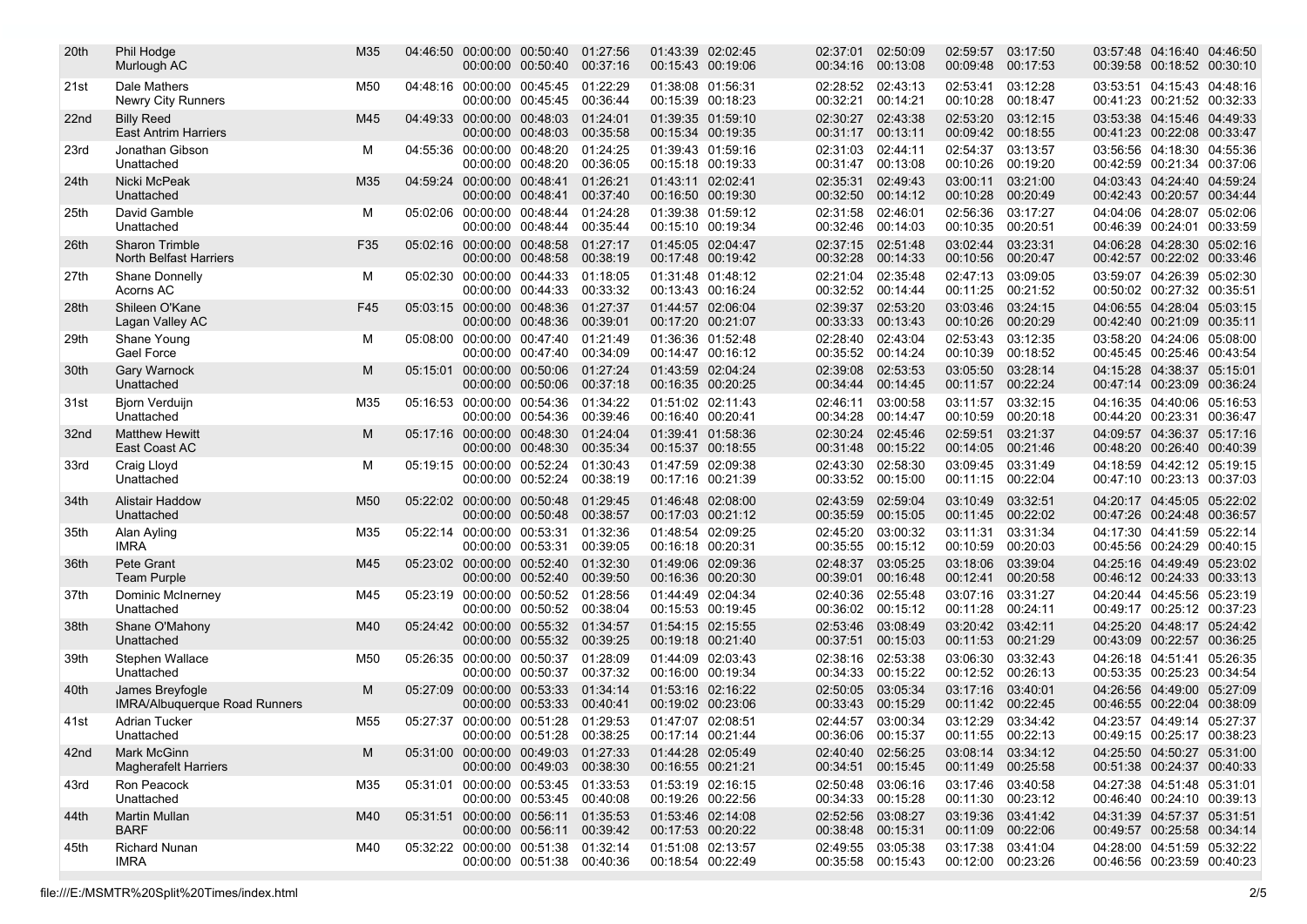| 46th             | Robbie Williams<br><b>IMRA</b>                 | M35             |                   | 05:32:58 00:00:00 00:53:24<br>00:00:00 00:53:24                   | 01:32:48<br>00:39:24 | 01:49:15 02:10:46<br>00:16:27 00:21:31     | 02:45:35<br>00:34:49                   | 03:00:49<br>00:15:14 | 03:16:11<br>00:15:22                   | 03:39:14<br>00:23:03 | 04:28:26 04:54:37 05:32:58<br>00:49:12 00:26:11 00:38:21 |  |
|------------------|------------------------------------------------|-----------------|-------------------|-------------------------------------------------------------------|----------------------|--------------------------------------------|----------------------------------------|----------------------|----------------------------------------|----------------------|----------------------------------------------------------|--|
| 47th             | Jim McCormick<br>North Belfast Harriers        | M45             |                   | 05:33:17 00:00:00 00:52:10<br>00:00:00 00:52:10                   | 01:32:43<br>00:40:33 | 01:50:26 02:13:27<br>00:17:43 00:23:01     | 02:51:21<br>00:37:54                   | 03:07:16<br>00:15:55 | 03:20:21<br>00:13:05                   | 03:42:40<br>00:22:19 | 04:31:23 04:55:42 05:33:17<br>00:48:43 00:24:19 00:37:35 |  |
| 48th             | Matt O'Kane<br>Unattached                      | М               |                   | 05:33:46 00:00:00 00:51:51<br>00:00:00 00:51:51                   | 01:31:43<br>00:39:52 | 01:49:09 02:10:48<br>00:17:26 00:21:39     | 02:45:37<br>00:34:49                   | 03:01:18<br>00:15:41 | 03:13:19<br>00:12:01                   | 03:36:02<br>00:22:43 | 04:27:12 04:52:56 05:33:46<br>00:51:10 00:25:44 00:40:50 |  |
| 49th             | Ross Bibby<br><b>Valley Striders AC</b>        | м               |                   | 05:34:26 00:00:00 00:52:51<br>00:00:00 00:52:51                   | 01:32:54<br>00:40:03 | 01:50:28 02:13:25<br>00:17:34 00:22:57     | 02:49:18<br>00:35:53                   | 03:05:41<br>00:16:23 | 03:17:32<br>00:11:51                   | 03:39:28<br>00:21:56 | 04:28:43 04:54:33 05:34:26<br>00:49:15 00:25:50 00:39:53 |  |
| 50th             | Hazel McLaughlin<br>Lagan Valley AC            | F35             |                   | 05:37:20 00:00:00 00:56:22 01:40:46<br>00:00:00 00:56:22 00:44:24 |                      | 01:58:59 02:21:20<br>00:18:13 00:22:21     | 02:59:00<br>00:37:40                   | 03:14:27<br>00:15:27 | 03:26:05<br>00:11:38                   | 03:48:35<br>00:22:30 | 04:34:43 04:58:12 05:37:20<br>00:46:08 00:23:29 00:39:08 |  |
| 51st             | Andreas Andersen<br>iloebesko.dk (Denmark)     | М               |                   | 05:39:56 00:00:00 00:53:03 01:33:58<br>00:00:00 00:53:03          | 00:40:55             | 01:53:24 02:17:00<br>00:19:26 00:23:36     | 02:51:56<br>00:34:56                   | 03:08:36<br>00:16:40 | 03:20:39<br>00:12:03                   | 03:43:07<br>00:22:28 | 04:31:36 04:57:41 05:39:56<br>00:48:29 00:26:05 00:42:15 |  |
| 52 <sub>nd</sub> | Alan Renville<br>Carnethy HRC                  | M45             |                   | 05:40:01 00:00:00 00:55:27<br>00:00:00 00:55:27                   | 01:36:52<br>00:41:25 | 01:54:29 02:16:12<br>00:17:37 00:21:43     | 02:54:29<br>00:38:17 00:16:22          | 03:10:51             | 03:22:36<br>00:11:45 00:22:52          | 03:45:28             | 04:36:33 05:01:33 05:40:01<br>00:51:05 00:25:00 00:38:28 |  |
| 53rd             | Richard Hanna<br><b>Mourne Runners</b>         | м               |                   | 05:40:36 00:00:00 00:55:12 01:35:34<br>00:00:00 00:55:12 00:40:22 |                      | 01:53:43 02:16:10<br>00:18:09 00:22:27     | 02:56:25<br>00:40:15 00:15:54          | 03:12:19             | 03:24:51<br>00:12:32 00:22:51          | 03:47:42             | 04:35:42 05:01:13 05:40:36<br>00:48:00 00:25:31 00:39:23 |  |
| 54th             | Oisin Doyle<br>Unattached                      | М               |                   | 05:42:50 00:00:00 00:50:57<br>00:00:00 00:50:57                   | 01:28:40<br>00:37:43 | 01:45:42 02:06:13<br>00:17:02 00:20:31     | 02:45:30<br>00:39:17                   | 03:03:08<br>00:17:38 | 03:16:45<br>00:13:37                   | 03:40:53<br>00:24:08 | 04:33:46 05:00:41 05:42:50<br>00:52:53 00:26:55 00:42:09 |  |
| 55th             | Mark King<br>Newcastle AC                      | M <sub>50</sub> |                   | 05:44:37 00:00:00 00:54:56<br>00:00:00 00:54:56                   | 01:35:25<br>00:40:29 | 01:54:10 02:16:35<br>00:18:45 00:22:25     | 02:54:09<br>00:37:34                   | 03:10:45<br>00:16:36 | 03:23:08<br>00:12:23                   | 03:45:39<br>00:22:31 | 04:32:41 04:57:34 05:44:37<br>00:47:02 00:24:53 00:47:03 |  |
| 56th             | Joanne Curran<br><b>BARF</b>                   | F45             |                   | 05:45:00 00:00:00 00:58:57 01:44:20<br>00:00:00 00:58:57          | 00:45:23             | 02:03:56 02:28:43<br>00:19:36 00:24:47     | 03:05:07<br>00:36:24                   | 03:20:37<br>00:15:30 | 03:32:18<br>00:11:41                   | 03:55:04<br>00:22:46 | 04:41:50 05:05:22 05:45:00<br>00:46:46 00:23:32 00:39:38 |  |
| 57th             | Kevin O'Brien<br><b>MSR</b>                    | м               |                   | 05:47:07 00:00:00 00:51:42 01:30:22<br>00:00:00 00:51:42 00:38:40 |                      | 01:47:55 02:09:13<br>00:17:33 00:21:18     | 02:47:25<br>00:38:12                   | 03:04:34<br>00:17:09 | 03:17:25<br>00:12:51                   | 03:42:04<br>00:24:39 | 04:34:10 05:02:39 05:47:07<br>00:52:06 00:28:29 00:44:28 |  |
| 58th             | <b>Mark McManus</b><br>East Coast AC           | M35             |                   | 05:48:48 00:00:00 00:51:48<br>$00.00.00$ $00.51.48$ $00.39.16$    | 01:31:04             | 01:50:22 02:12:59<br>$00.19.18$ $00.22.37$ | 02:48:58<br>00.35.59                   | 03:06:27<br>00.17.29 | 03:19:41<br>$00.13.14$ $00.26.03$      | 03:45:44             | 04:38:58 05:05:03 05:48:48<br>00:53:14 00:26:05 00:43:45 |  |
| 59th             | James Clancy<br><b>IMRA</b>                    | M35             | 05:49:26          | 00:00:00 00:55:47 01:38:09<br>00:00:00 00:55:47                   | 00:42:22             | 01:54:40 02:15:48<br>00:16:31 00:21:08     | 02:50:37<br>00:34:49                   | 03:06:13<br>00:15:36 | 03:18:23<br>00:12:10                   | 03:42:23<br>00:24:00 | 04:34:36 05:07:51 05:49:26<br>00:52:13 00:33:15 00:41:35 |  |
| 60th             | <b>Richard McLernon</b><br>North Coast Runners | M35             |                   | 05:50:02 00:00:00 00:53:40<br>00:00:00 00:53:40 00:41:01          | 01:34:41             | 01:53:22 02:16:57<br>00:18:41 00:23:35     | 02:51:51<br>00:34:54                   | 03:08:32<br>00:16:41 | 03:23:38<br>00:15:06                   | 03:48:47<br>00:25:09 | 04:40:22 05:11:33 05:50:02<br>00:51:35 00:31:11 00:38:29 |  |
| 61st             | Aaron Shimmons<br><b>BARF</b>                  | M35             |                   | 05:50:11 00:00:00 00:56:16 01:38:32<br>00:00:00 00:56:16          | 00:42:16             | 01:56:25 02:18:37<br>00:17:53 00:22:12     | 02:59:11<br>00:40:34                   | 03:16:48<br>00:17:37 | 03:29:53<br>00:13:05                   | 03:55:01<br>00:25:08 | 04:45:29 05:12:27 05:50:11<br>00:50:28 00:26:58 00:37:44 |  |
| 62nd             | Declan McElroy<br>Newcastle AC                 | M <sub>50</sub> |                   | 05:51:01 00:00:00 00:56:28 01:39:23<br>00:00:00 00:56:28          | 00:42:55             | 01:57:02 02:18:40<br>00:17:39 00:21:38     |                                        | 03:13:35<br>-----    | 03:25:27<br>00:11:52                   | 03:48:39<br>00:23:12 | 04:41:12 05:10:16 05:51:01<br>00:52:33 00:29:04 00:40:45 |  |
| 63rd             | Mark Horvath<br>MMRA                           | м               |                   | 05:51:58 00:00:00 00:51:44<br>00:00:00 00:51:44 00:39:54          | 01:31:38             | 01:50:02 02:15:27<br>00:18:24 00:25:25     | 02:52:47<br>00:37:20                   | 03:10:01<br>00:17:14 | 03:24:20<br>00:14:19 00:24:40          | 03:49:00             | 04:43:00 05:14:03 05:51:58<br>00:54:00 00:31:03 00:37:55 |  |
| 64th             | <b>Taryn McCoy</b><br><b>BARF</b>              | F35             |                   | 05:52:07 00:00:00 00:55:55<br>00:00:00 00:55:55                   | 01:39:55<br>00:44:00 | 01:59:43 02:23:01<br>00:19:48 00:23:18     | 03:01:00<br>00:37:59                   | 03:18:23<br>00:17:23 | 03:31:22<br>00:12:59                   | 03:57:11<br>00:25:49 | 04:48:32 05:15:06 05:52:07<br>00:51:21 00:26:34 00:37:01 |  |
| 65th             | <b>Kevin Shiels</b><br>Unattached              | M45             |                   | 05:53:30 00:00:00 00:52:29<br>00:00:00 00:52:29                   | 01:32:17<br>00:39:48 | 01:50:32 02:13:29<br>00:18:15 00:22:57     | 02:51:23<br>00:37:54                   | 03:07:20<br>00:15:57 | 03:20:24<br>00:13:04                   | 03:44:18<br>00:23:54 | 04:35:26 05:02:26 05:53:30<br>00:51:08 00:27:00 00:51:04 |  |
| 66th             | <b>Denise Mathers</b><br>Newry City Runners    | F45             |                   | 05:53:32 00:00:00 00:58:30<br>00:00:00 00:58:30                   | 01:43:32<br>00:45:02 | 02:02:14 02:25:26<br>00:18:42 00:23:12     | 03:07:15<br>00:41:49                   | 03:24:57<br>00:17:42 | 03:38:25<br>00:13:28                   | 04:02:32<br>00:24:07 | 04:51:31 05:16:18 05:53:32<br>00:48:59 00:24:47 00:37:14 |  |
| 67th             | Martin Schøber<br>iloebesko.dk (Denmark)       | м               | 05:53:55 00:00:00 | 00:00:00                                                          | 01:36:58<br>-----    | 01:56:33 02:21:27<br>00:19:35 00:24:54     | 00:36:22 00:16:14                      | 02:57:49 03:14:03    | 03:26:24 03:51:12<br>00:12:21 00:24:48 |                      | 04:42:42 05:09:23 05:53:55<br>00:51:30 00:26:41 00:44:32 |  |
| 68th             | James McKevitt<br>Unattached                   | М               |                   | 05:54:02 00:00:00 00:57:05 01:36:08<br>00:00:00 00:57:05 00:39:03 |                      | 01:54:24 02:18:47<br>00:18:16 00:24:23     | 02:56:28 03:12:26                      | 00:37:41 00:15:58    | 03:25:14 03:48:49<br>00:12:48 00:23:35 |                      | 04:42:06 05:09:44 05:54:02<br>00:53:17 00:27:38 00:44:18 |  |
| 69th             | Declan McGrellis<br>LVO.                       | M40             |                   | 05:54:15 00:00:00 00:52:56 01:33:02<br>00:00:00 00:52:56 00:40:06 |                      | 01:50:14 02:13:22<br>00:17:12 00:23:08     | 02:55:24 03:12:04<br>00:42:02 00:16:40 |                      | 03:25:24 03:50:08<br>00:13:20          | 00:24:44             | 04:43:51 05:10:13 05:54:15<br>00:53:43 00:26:22 00:44:02 |  |
| 70th             | Aisling Allum<br>Olympian Triathlon Club       | F.              |                   | 05:54:43 00:00:00 00:54:51 01:38:02<br>00:00:00 00:54:51 00:43:11 |                      | 01:57:48 02:21:44<br>00:19:46 00:23:56     | 02:58:52 03:15:08<br>00:37:08 00:16:16 |                      | 03:27:37 03:53:05<br>00:12:29 00:25:28 |                      | 04:44:11 05:10:27 05:54:43<br>00:51:06 00:26:16 00:44:16 |  |
| 71st             | Bobby Nicholson<br>Seapark AC                  | M50             |                   | 05:55:22 00:00:00 00:57:14 01:38:53<br>00:00:00 00:57:14 00:41:39 |                      | 01:57:51 02:20:16<br>00:18:58 00:22:25     | 00:40:03 00:17:33                      | 03:00:19 03:17:52    | 03:31:26<br>00:13:34 00:25:54          | 03:57:20             | 04:49:27 05:16:02 05:55:22<br>00:52:07 00:26:35 00:39:20 |  |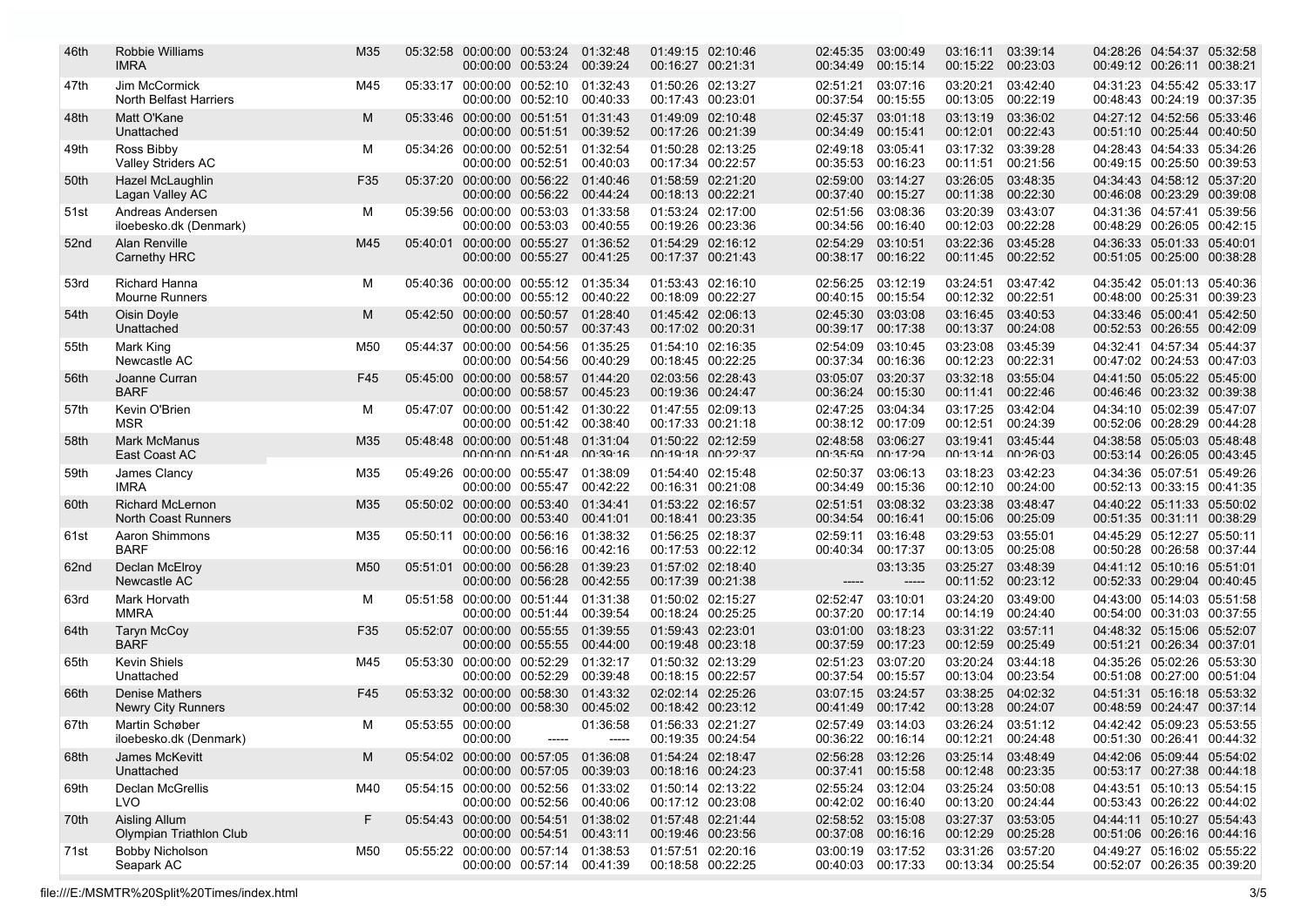| 72 <sub>nd</sub> | Anne Sandford<br>Lagan Valley AC                       | F45 |          | 05:58:25 00:00:00 00:58:54             | 00:00:00 00:58:54                                                 | 01:44:16<br>00:45:22 | 02:03:53 02:29:12<br>00:19:37          | 00:25:19 | 03:09:47<br>00:40:35          | 03:25:55<br>00:16:08          | 03:38:17<br>00:12:22                   | 04:01:19<br>00:23:02 | 04:51:09 05:16:11 05:58:25<br>00:49:50 00:25:02 00:42:14 |  |
|------------------|--------------------------------------------------------|-----|----------|----------------------------------------|-------------------------------------------------------------------|----------------------|----------------------------------------|----------|-------------------------------|-------------------------------|----------------------------------------|----------------------|----------------------------------------------------------|--|
| 73rd             | <b>Chris Collins</b><br><b>East Antrim Harriers</b>    | M35 |          |                                        | 06:01:36 00:00:00 00:51:16 01:32:26<br>00:00:00 00:51:16          | 00:41:10             | 01:51:16 02:14:11<br>00:18:50 00:22:55 |          | 02:49:26<br>00:35:15          | 03:06:21<br>00:16:55          | 03:19:11<br>00:12:50                   | 03:45:14<br>00:26:03 | 04:45:34 05:15:12 06:01:36<br>01:00:20 00:29:38 00:46:24 |  |
| 74th             | Declan Faulkner<br><b>Knockmany Runners</b>            | M40 |          |                                        | 06:01:50 00:00:00 00:58:35 01:41:38<br>00:00:00 00:58:35          | 00:43:03             | 02:00:43 02:25:08<br>00:19:05 00:24:25 |          | 03:03:37<br>00:38:29          | 03:21:06<br>00:17:29          | 03:34:54<br>00:13:48                   | 03:59:44<br>00:24:50 | 04:52:19 05:20:11 06:01:50<br>00:52:35 00:27:52 00:41:39 |  |
| 75th             | <b>Brian Linton</b><br><b>BARF/Crusaders AC</b>        | M40 |          |                                        | 06:01:53 00:00:00 00:59:09<br>00:00:00 00:59:09 00:42:27          | 01:41:36             | 01:59:26 02:21:39<br>00:17:50 00:22:13 |          | 03:01:43<br>00:40:04          | 03:19:47<br>00:18:04          | 03:32:57<br>00:13:10                   | 03:56:33<br>00:23:36 | 04:45:54 05:13:02 06:01:53<br>00:49:21 00:27:08 00:48:51 |  |
| 76th             | <b>Andrew Wallace</b><br><b>Ballydrain Harriers</b>    | M45 |          | 00:00:00                               | 06:02:03 00:00:00 00:55:00 01:37:10<br>00:55:00 00:42:10          |                      | 01:56:15 02:18:59<br>00:19:05 00:22:44 |          | 02:59:58<br>00:40:59          | 03:17:49<br>00:17:51          | 03:30:55<br>00:13:06                   | 03:57:17<br>00:26:22 | 04:51:13 05:19:36 06:02:03<br>00:53:56 00:28:23 00:42:27 |  |
| 77th             | <b>Brian Buckley</b><br>Watergrasshill AC              | М   |          | 06:05:39 00:00:00 00:55:38             | 00:00:00 00:55:38                                                 | 01:36:18<br>00:40:40 | 01:54:17 02:16:04<br>00:17:59 00:21:47 |          | 02:57:40<br>00:41:36          | 03:14:00<br>00:16:20          | 03:26:19<br>00:12:19                   | 03:51:56<br>00:25:37 | 04:51:24 05:20:16 06:05:39<br>00:59:28 00:28:52 00:45:23 |  |
| 78th             | Angela Stevenson<br>Newcastle AC                       | F   |          | 06:06:21 00:00:00 00:59:26             | 00:00:00 00:59:26                                                 | 01:45:14<br>00:45:48 | 02:05:33 02:32:04<br>00:20:19 00:26:31 |          | 03:11:42<br>00:39:38          | 03:29:44<br>00:18:02          | 03:42:28<br>00:12:44                   | 04:06:39<br>00:24:11 | 04:59:43 05:28:32 06:06:21<br>00:53:04 00:28:49 00:37:49 |  |
| 79th             | Susan McCartney<br>Up and Runners                      | F35 |          | 06:09:05 00:00:00 00:55:08<br>00:00:00 | 00:55:08                                                          | 01:38:06<br>00:42:58 | 01:57:53 02:22:28<br>00:19:47 00:24:35 |          | 03:00:46<br>00:38:18          | 03:17:34<br>00:16:48          | 03:31:20<br>00:13:46                   | 03:58:33<br>00:27:13 | 04:54:49 05:22:36 06:09:05<br>00:56:16 00:27:47 00:46:29 |  |
| 80th             | David Carr<br>Unattached                               | M   |          | 06:09:13 00:00:00 00:55:41             | 00:00:00 00:55:41                                                 | 01:36:22<br>00:40:41 | 01:54:20<br>00:17:58 00:21:46          | 02:16:06 | 02:57:43<br>00:41:37          | 03:16:56<br>00:19:13          | 03:32:14<br>00:15:18                   | 03:58:37<br>00:26:23 | 05:00:53 05:29:18 06:09:13<br>01:02:16 00:28:25 00:39:55 |  |
| 81st             | Kim England<br><b>Pickering Running Club</b>           | F   |          | 00:00:00                               | 06:09:37 00:00:00 00:58:04 01:44:05<br>00:58:04                   | 00:46:01             | 02:07:11 02:33:13<br>00:23:06 00:26:02 |          | 03:14:04<br>00:40:51          | 03:30:54<br>00:16:50          | 03:44:04<br>00:13:10                   | 04:10:56<br>00:26:52 | 05:03:40 05:28:05 06:09:37<br>00:52:44 00:24:25 00:41:32 |  |
| 82 <sub>nd</sub> | <b>Gary Gillham</b><br>Unattached                      | M40 |          | 06:10:13 00:00:00                      | 00:51:33<br>00:00:00 00:51:33 00:38:32                            | 01:30:05             | 01:47:42 02:12:22<br>00:17:37 00:24:40 |          | 02:47:27<br>00:35:05          | 03:04:17<br>00:16:50          | 03:17:35<br>00:13:18                   | 03:42:58<br>00:25:23 | 04:52:30 05:23:00 06:10:13<br>01:09:32 00:30:30 00:47:13 |  |
| 83rd             | Richard Leahy<br>Unattached                            | M45 |          |                                        | 06:11:00 00:00:00 00:56:51<br>00:00:00 00:56:51                   | 01:40:00<br>00:43:09 | 02:00:31 02:24:40<br>00:20:31 00:24:09 |          | 03:06:15<br>00:41:35          | 03:23:59<br>00:17:44          | 03:38:06<br>00:14:07                   | 04:03:53<br>00:25:47 | 04:59:50 05:28:20 06:11:00<br>00:55:57 00:28:30 00:42:40 |  |
| 84th             | Dave Evans<br><b>BARF</b>                              | M35 |          |                                        | 06:11:41 00:00:00 00:58:12 01:43:13<br>00:00:00 00:58:12 00:45:01 |                      | 02:02:58 02:26:37<br>00:19:45 00:23:39 |          | 03:08:23<br>00:41:46          | 03:25:13<br>00:16:50          | 03:38:40<br>00:13:27                   | 04:03:45<br>00:25:05 | 04:58:17 05:28:52 06:11:41<br>00:54:32 00:30:35 00:42:49 |  |
| 85th             | Kathleen Monteverde<br><b>BARF</b>                     | F50 |          |                                        | 06:14:28 00:00:00 00:59:15 01:44:24<br>00:00:00 00:59:15 00:45:09 |                      | 02:03:50 02:30:25<br>00:19:26 00:26:35 |          | 03:10:46<br>00:40:21          | 03:27:56<br>00:17:10          | 03:40:42<br>00:12:46                   | 04:07:35<br>00:26:53 | 05:03:12 05:29:14 06:14:28<br>00:55:37 00:26:02 00:45:14 |  |
| 86th             | <b>Violet Linton</b><br><b>LVO</b>                     | F40 |          |                                        | 06:15:05 00:00:00 01:01:05 01:48:49<br>00:00:00 01:01:05 00:47:44 |                      | 02:10:13 02:36:19<br>00:21:24 00:26:06 |          | 03:19:12<br>00:42:53          | 03:36:46<br>00:17:34          | 03:49:13<br>00:12:27                   | 04:13:08<br>00:23:55 | 05:04:43 05:31:09 06:15:05<br>00:51:35 00:26:26 00:43:56 |  |
| 87th             | Marco Petrassi<br>Munster Mountain Running Association | М   |          | 06:15:12 00:00:00                      | 00:58:49<br>00:00:00 00:58:49                                     | 01:45:46<br>00:46:57 | 02:09:22 02:35:03<br>00:23:36 00:25:41 |          | 03:18:46<br>00:43:43          | 03:39:06<br>00:20:20          | 03:53:20<br>00:14:14                   | 04:19:03<br>00:25:43 | 05:09:57 05:35:56 06:15:12<br>00:50:54 00:25:59 00:39:16 |  |
| 88th             | Paul Kennedy<br>Unattached                             | M   |          |                                        | 06:17:39 00:00:00 00:55:50 01:38:12<br>00:00:00 00:55:50          | 00:42:22             | 01:56:59 02:20:22<br>00:18:47 00:23:23 |          | 03:00:41<br>00:40:19          | 03:18:55<br>00:18:14          | 03:33:05<br>00:14:10                   | 04:00:45<br>00:27:40 | 05:01:37 05:30:13 06:17:39<br>01:00:52 00:28:36 00:47:26 |  |
| 89th             | <b>Claire Withers</b><br><b>Mourne Runners</b>         | F35 |          | 06:28:10 00:00:00 01:01:16             | 00:00:00 01:01:16                                                 | 01:48:13<br>00:46:57 | 02:07:20 02:31:56<br>00:19:07 00:24:36 |          | 03:15:05<br>00:43:09          | 03:34:04<br>00:18:59          | 03:48:26<br>00:14:22                   | 04:15:57<br>00:27:31 | 05:14:29 05:44:54 06:28:10<br>00:58:32 00:30:25 00:43:16 |  |
| 90th             | <b>Gareth Grew</b><br><b>North Belfast Harriers</b>    | M40 |          | 06:30:26 00:00:00 00:52:21             | 00:00:00 00:52:21                                                 | 01:33:43<br>00:41:22 | 01:56:30<br>00:22:47 00:27:55          | 02:24:25 | 03:04:29<br>00:40:04          | 03:22:27<br>00:17:58          | 03:38:12<br>00:15:45                   | 04:08:53<br>00:30:41 | 05:07:45 05:36:30 06:30:26<br>00:58:52 00:28:45 00:53:56 |  |
| 91st             | Anthony O'Reilly<br><b>IMRA</b>                        | M35 |          | 06:30:34 00:00:00 00:58:21<br>00:00:00 | 00:58:21                                                          | 01:44:30<br>00:46:09 | 02:05:57 02:31:28<br>00:21:27          | 00:25:31 | 03:09:09<br>00:37:41          | 03:26:55<br>00:17:46          | 03:40:25<br>00:13:30                   | 04:09:06<br>00:28:41 | 05:08:08 05:41:03 06:30:34<br>00:59:02 00:32:55 00:49:31 |  |
| 92 <sub>nd</sub> | Greg Mc Cann<br><b>NIMRA</b>                           | M50 | 06:32:37 | 00:00:00 01:03:58                      | 00:00:00 01:03:58                                                 | 01:52:58<br>00:49:00 | 02:13:05 02:39:32<br>00:20:07          | 00:26:27 | 03:21:45<br>00:42:13          | 03:40:37<br>00:18:52          | 03:54:44<br>00:14:07                   | 04:21:03<br>00:26:19 | 05:17:35 05:45:39 06:32:37<br>00:56:32 00:28:04 00:46:58 |  |
| 93rd             | Gerry Kingston<br><b>BARF</b>                          | M50 |          |                                        | 06:38:08 00:00:00 00:53:38 01:33:27<br>00:00:00 00:53:38 00:39:49 |                      | 01:49:48 02:17:28<br>00:16:21 00:27:40 |          | 03:02:17 03:21:01             | 00:44:49 00:18:44             | 03:38:31 04:08:14<br>00:17:30 00:29:43 |                      | 05:14:25 05:44:22 06:38:08<br>01:06:11 00:29:57 00:53:46 |  |
| 94th             | Mervyn McCollam<br>Unattached                          | M40 |          |                                        | 06:38:40 00:00:00 01:00:45 01:47:47<br>00:00:00 01:00:45 00:47:02 |                      | 02:08:22 02:35:07<br>00:20:35 00:26:45 |          | 03:20:40<br>00:45:33          | 03:39:59<br>00:19:19          | 03:55:06 04:22:44<br>00:15:07          | 00:27:38             | 05:19:15 05:48:30 06:38:40<br>00:56:31 00:29:15 00:50:10 |  |
| 95th             | Orla McElroy<br>Unattached                             | F45 |          |                                        | 06:39:03 00:00:00 00:57:12 01:42:07<br>00:00:00 00:57:12 00:44:55 |                      | 02:02:01 02:26:11<br>00:19:54 00:24:10 |          | 03:08:27<br>00:42:16 00:19:50 | 03:28:17                      | 03:44:46<br>00:16:29 00:35:16          | 04:20:02             | 05:26:20 05:55:46 06:39:03<br>01:06:18 00:29:26 00:43:17 |  |
| 96th             | Samuel Lockhart<br>Unattached                          | M40 |          |                                        | 06:41:49 00:00:00 00:57:56 01:44:11<br>00:00:00 00:57:56 00:46:15 |                      | 02:04:57 02:32:01<br>00:20:46 00:27:04 |          | 03:17:39                      | 03:37:19<br>00:45:38 00:19:40 | 03:52:06 04:21:20<br>00:14:47 00:29:14 |                      | 05:21:50 05:52:02 06:41:49<br>01:00:30 00:30:12 00:49:47 |  |
| 97th             | Robert Jones<br>Clapham Chasers                        | M   |          |                                        | 06:41:54 00:00:00 00:56:03 01:39:32<br>00:00:00 00:56:03 00:43:29 |                      | 02:01:32 02:25:31<br>00:22:00 00:23:59 |          | 03:07:19                      | 03:25:05<br>00:41:48 00:17:46 | 03:39:35 04:11:28<br>00:14:30 00:31:53 |                      | 05:13:36 05:45:55 06:41:54<br>01:02:08 00:32:19 00:55:59 |  |